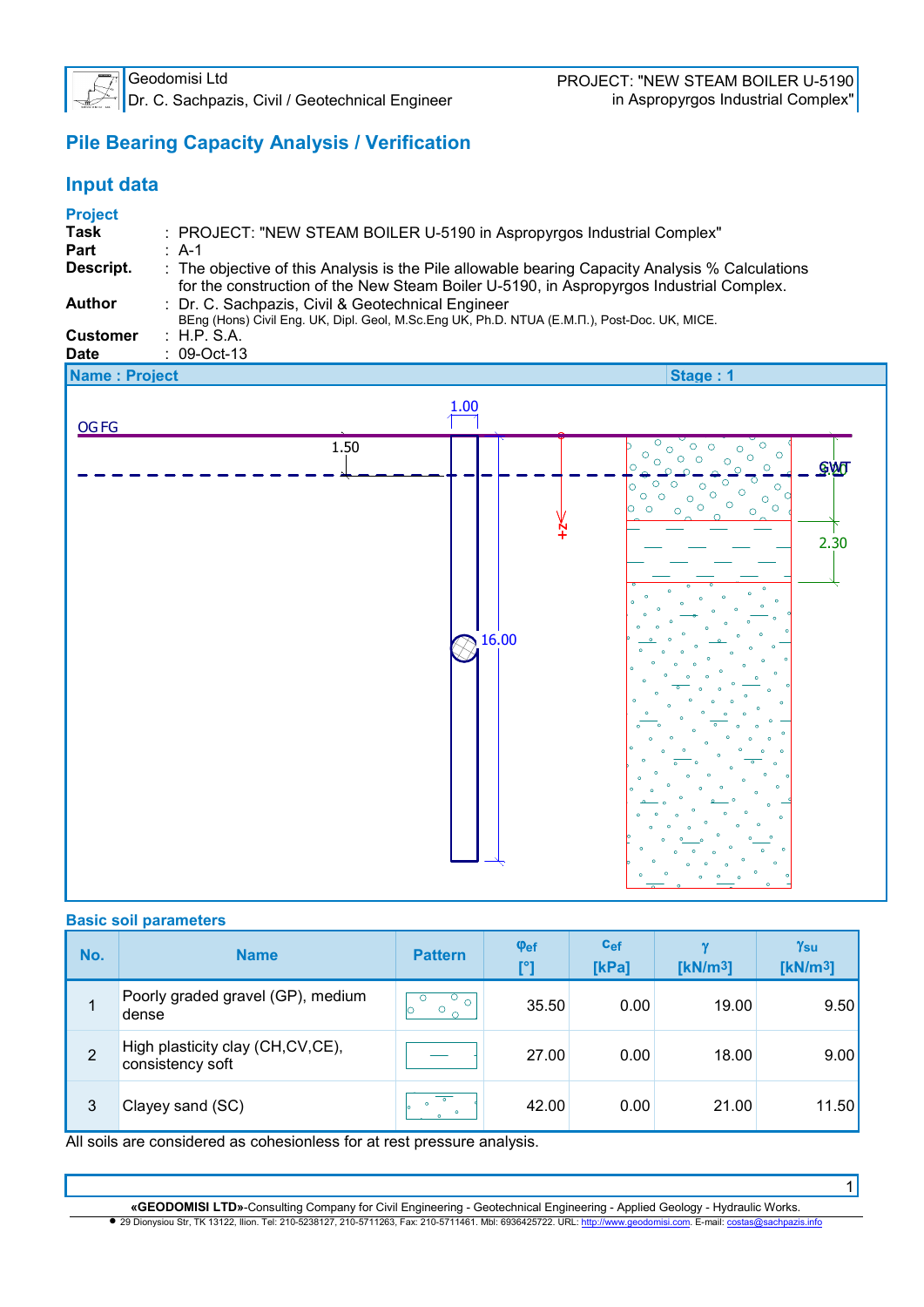| $\frac{1}{2}$  | Geodomisi Ltd<br>Dr. C. Sachpazis, Civil / Geotechnical Engineer | <b>PROJECT: "NEW STEAM BOILER U-5190</b><br>in Aspropyrgos Industrial Complex" |                                  |                    |                     |                            |        |
|----------------|------------------------------------------------------------------|--------------------------------------------------------------------------------|----------------------------------|--------------------|---------------------|----------------------------|--------|
| No.            | <b>Name</b>                                                      | <b>Pattern</b>                                                                 | <b>E</b> <sub>oed</sub><br>[MPa] | $E_{def}$<br>[MPa] | Ysat<br>[ $kN/m3$ ] | Ys<br>[kN/m <sup>3</sup> ] | n<br>H |
|                | Poorly graded gravel (GP), medium<br>dense                       | $\circ$<br>$\circ$<br>O                                                        | 161.00                           |                    | 19.50               |                            |        |
| $\overline{2}$ | High plasticity clay (CH, CV, CE),<br>consistency soft           |                                                                                | 8.00                             |                    | 19.00               |                            |        |
| 3              | Clayey sand (SC)                                                 | $\circ$                                                                        | 40.00                            |                    | 21.50               |                            |        |

# **Parameters of soils to compute modulus of subsoil reaction**

| No. | <b>Name</b>                                          | <b>Pattern</b> |       |
|-----|------------------------------------------------------|----------------|-------|
|     | Poorly graded gravel (GP), medium<br>dense           |                | 15.00 |
| 2   | High plasticity clay (CH,CV,CE),<br>consistency soft |                | 10.00 |
| 3   | Clayey sand (SC)                                     |                | 25.00 |

#### **Soil parameters**

### **Poorly graded gravel (GP), medium dense**

| Unit weight :               | ν                     |      | 19.00 kN/m <sup>3</sup> |
|-----------------------------|-----------------------|------|-------------------------|
| Angle of internal friction: | $\varphi_{\text{ef}}$ |      | 35.50 $^{\circ}$        |
| Cohesion of soil:           | $C_{\text{Pf}}$       | $=$  | 0.00 kPa                |
| Poisson's ratio:            | ν                     |      | 0.20                    |
| Oedometric modulus :        | $E_{\text{oed}}$      |      | 161.00 MPa              |
| Saturated unit weight :     | $\gamma_{\text{sat}}$ | - 11 | 19.50 kN/m <sup>3</sup> |
| Angle of dispersion:        | ß                     |      | 15.00 $^{\circ}$        |
|                             |                       |      |                         |

### **High plasticity clay (CH,CV,CE), consistency soft**

| Unit weight:                | γ                        |     | 18.00 kN/m <sup>3</sup>   |
|-----------------------------|--------------------------|-----|---------------------------|
| Angle of internal friction: | $\varphi_{\text{ef}}$    | Ξ   | 27.00°                    |
| Cohesion of soil:           | $c_{ef}$                 | Ξ   | 0.00 kPa                  |
| Poisson's ratio:            | $\mathbf{v}$             | $=$ | 0.42                      |
| Oedometric modulus :        | $E_{\text{oed}}$         | =   | 8.00 MPa                  |
| Saturated unit weight :     | Ysat                     | =   | 19.00 kN/m <sup>3</sup>   |
| Angle of dispersion:        | β                        | =   | 10.00 $^{\circ}$          |
|                             |                          |     |                           |
| Clayey sand (SC)            |                          |     |                           |
| Unit weight:                | $\gamma$                 | =   | $21.00$ kN/m <sup>3</sup> |
| Angle of internal friction: | $\varphi_{\text{ef}}$    | =   | 42.00 $^{\circ}$          |
| Cohesion of soil:           | $C_{\text{ef}}$          | =   | 0.00 kPa                  |
| Poisson's ratio:            | $\mathbf v$              | $=$ | 0.35                      |
| Oedometric modulus :        |                          | Ξ   | 40.00 MPa                 |
| Saturated unit weight :     | $E_{\text{oed}}$<br>Ysat | =   | 21.50 kN/m <sup>3</sup>   |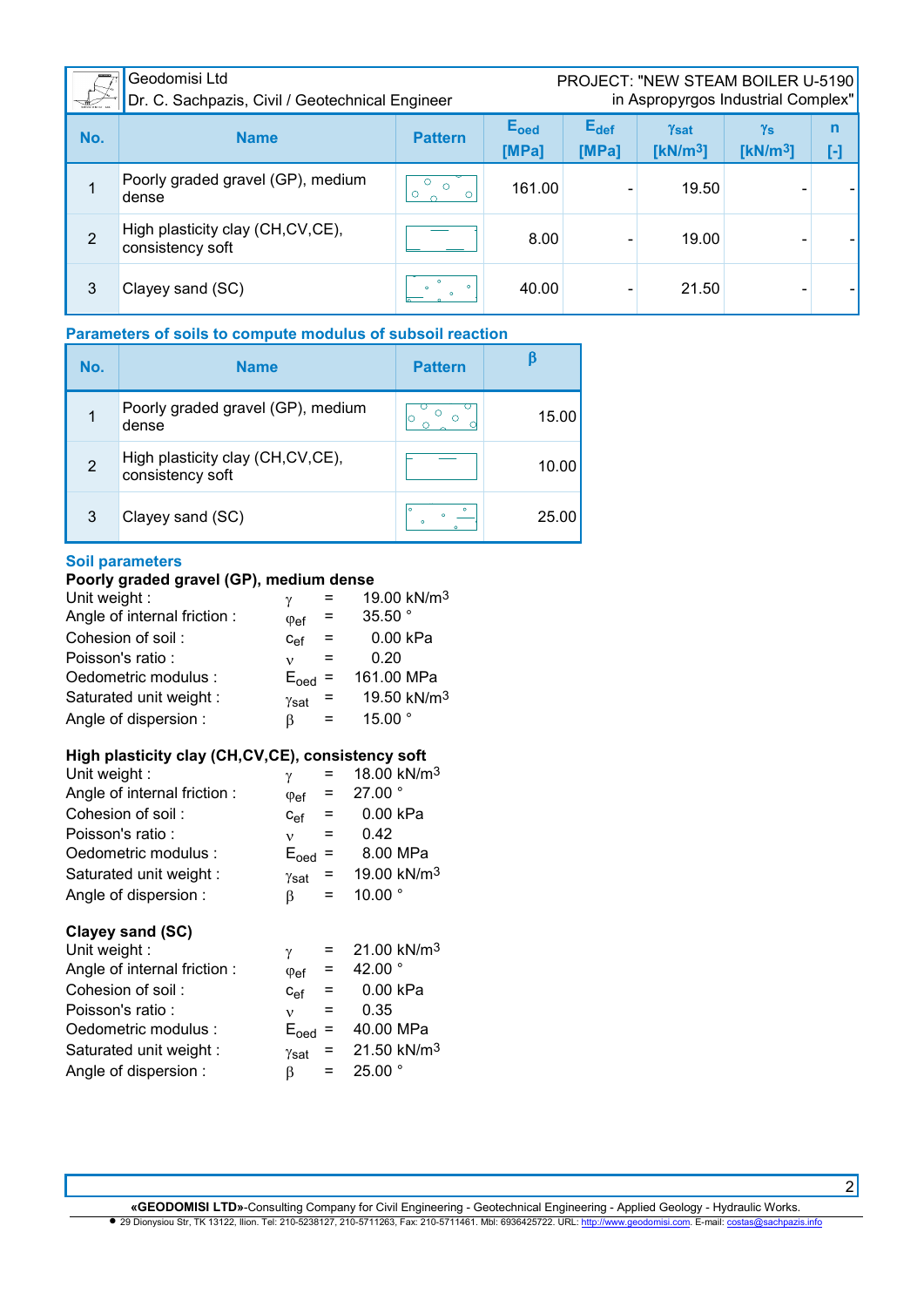

Dr. C. Sachpazis, Civil / Geotechnical Engineer in Aspropyrgos Industrial Complex"

#### **Geometry of structure**

**Pile geometry**  Pile profile: circular **Dimensions** Diameter  $d = 1.00$  m<br>Length  $l = 16.00$  m  $l = 16.00 m$ **Location** Off ground height  $h = 0.00$  m Depth of finished grade  $h<sub>z</sub> = 0.00$  m **Technology** 

Piles with excavation of soil from a bore hole Pile type: bored with or without clayey suspension Heel resistance reduction  $= 0.50$ Skin resistance reduction = 0.60 Modulus of subsoil reaction assumed constant.

#### **Material of structure**

Analysis of concrete structures carried out according to the standard EN 1992 1-1 (EC2).

Concrete : C 40/50 Longitudinal steel : B500

#### **Geological profile and assigned soils**

| No.            | <b>Layer</b><br>[m]      | <b>Assigned soil</b>                                   | <b>Pattern</b> |
|----------------|--------------------------|--------------------------------------------------------|----------------|
|                |                          | 3.20 Poorly graded gravel (GP), medium dense           |                |
| $\overline{2}$ |                          | 2.30 High plasticity clay (CH,CV,CE), consistency soft |                |
| 3              | $\overline{\phantom{a}}$ | Clayey sand (SC)                                       |                |

#### **Assumed Loads**

| No. |            | Load   | Name     | Type   |             | <b>AVI</b> V | <b>NA</b><br>av I v |        |       |
|-----|------------|--------|----------|--------|-------------|--------------|---------------------|--------|-------|
|     | new        | change |          |        | <b>TkN1</b> | [kNm]        | <b>TkNm1</b>        | [kN]   | [kN]  |
|     | <b>YES</b> |        | Load No. | Design | 2842.00     | 500.00       | 250.00              | 100.00 | 50.00 |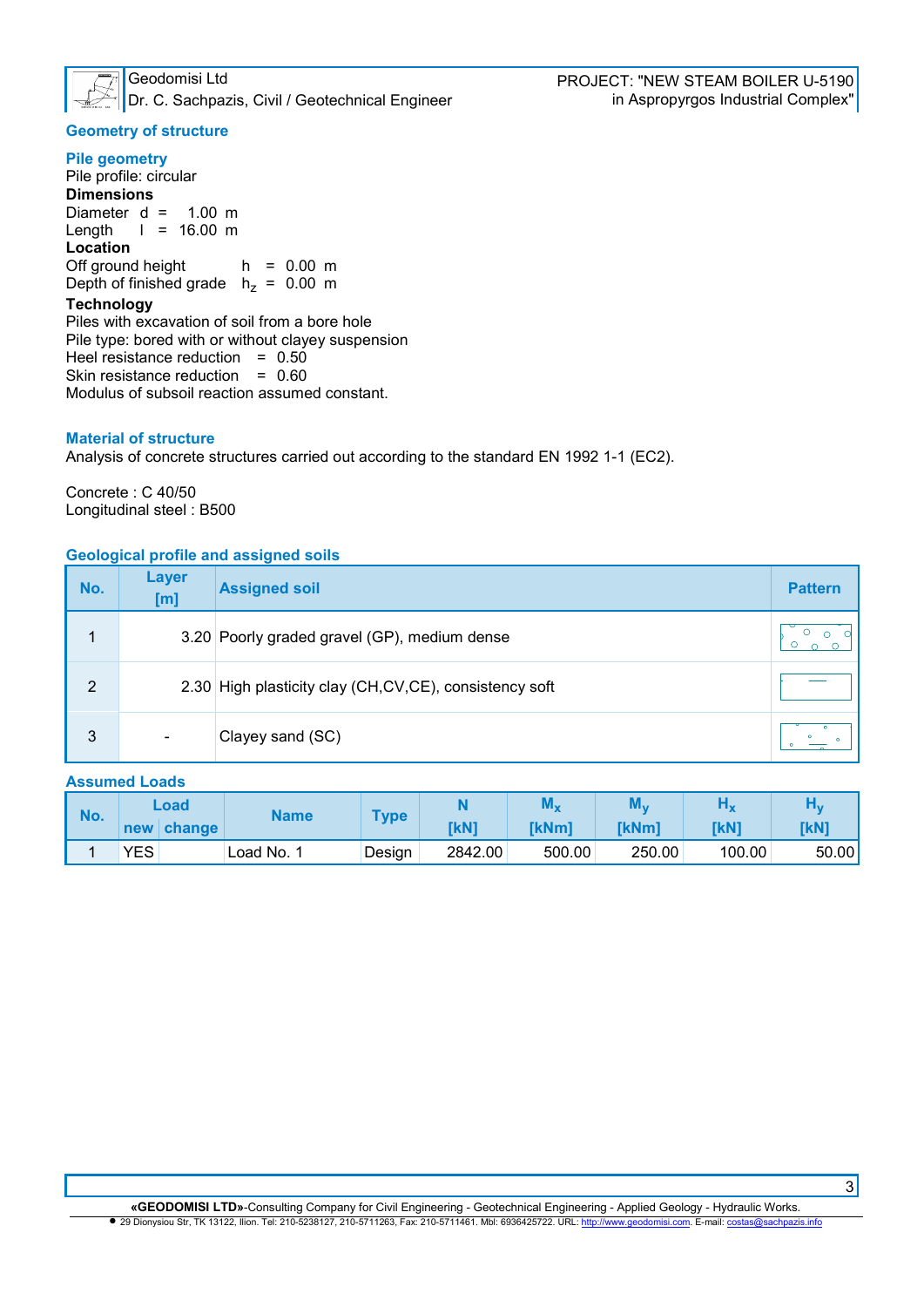

Dr. C. Sachpazis, Civil / Geotechnical Engineer

#### **Ground water table**

The ground water table is at a depth of  $1.50 \text{ m}$  below the original terrain elevation.



#### **Analysis settings**

Analysis carried out without reduction of input data.

**«GEODOMISI LTD»**-Consulting Company for Civil Engineering - Geotechnical Engineering - Applied Geology - Hydraulic Works. • 29 Dionysiou Str, TK 13122, Ilion. Tel: 210-5238127, 210-5711263, Fax: 210-5711461. Mbl: 6936425722. URL: http://www.geodomisi.com. E-mail: cos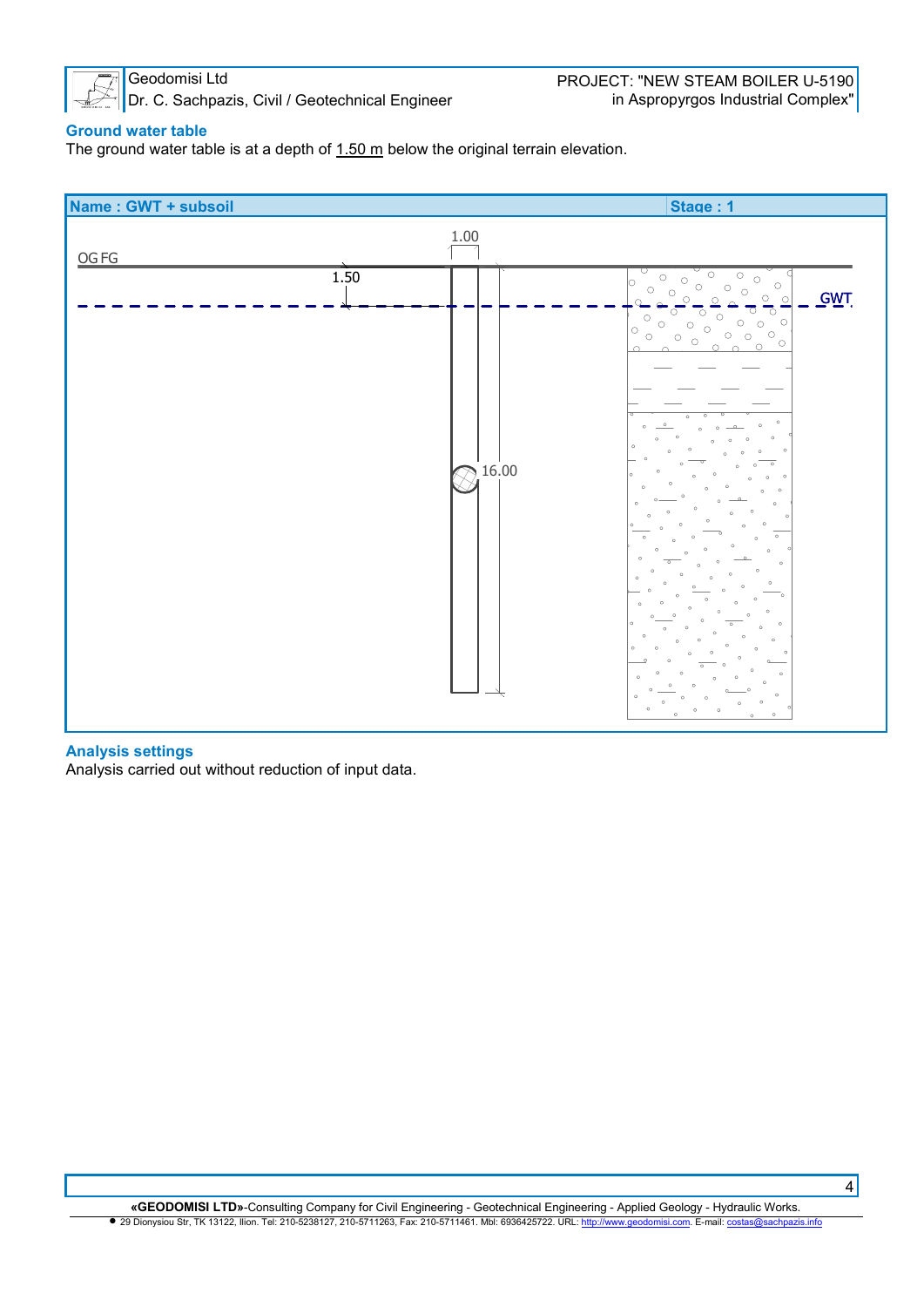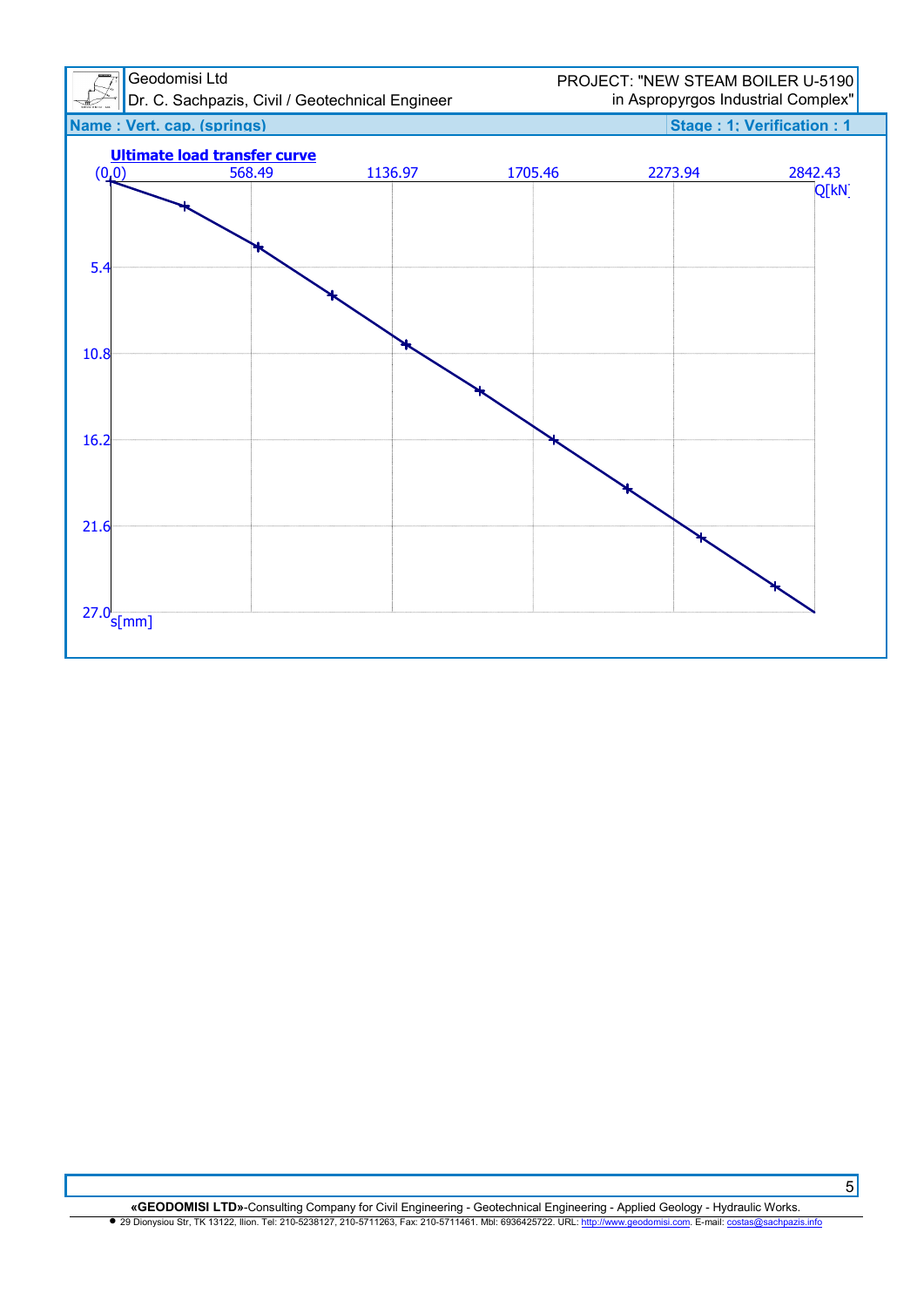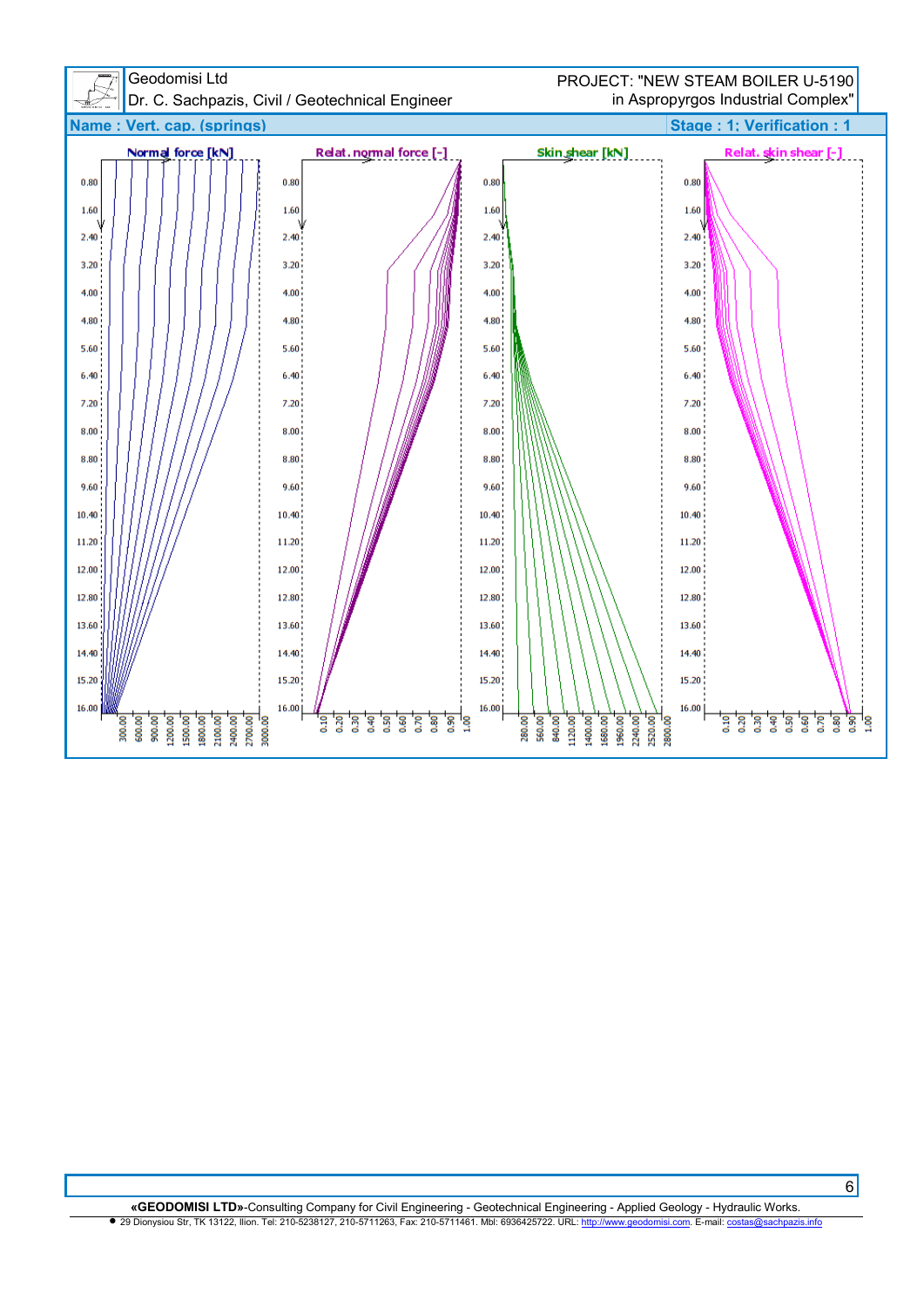

Dr. C. Sachpazis, Civil / Geotechnical Engineer

# **Verification No. 1**

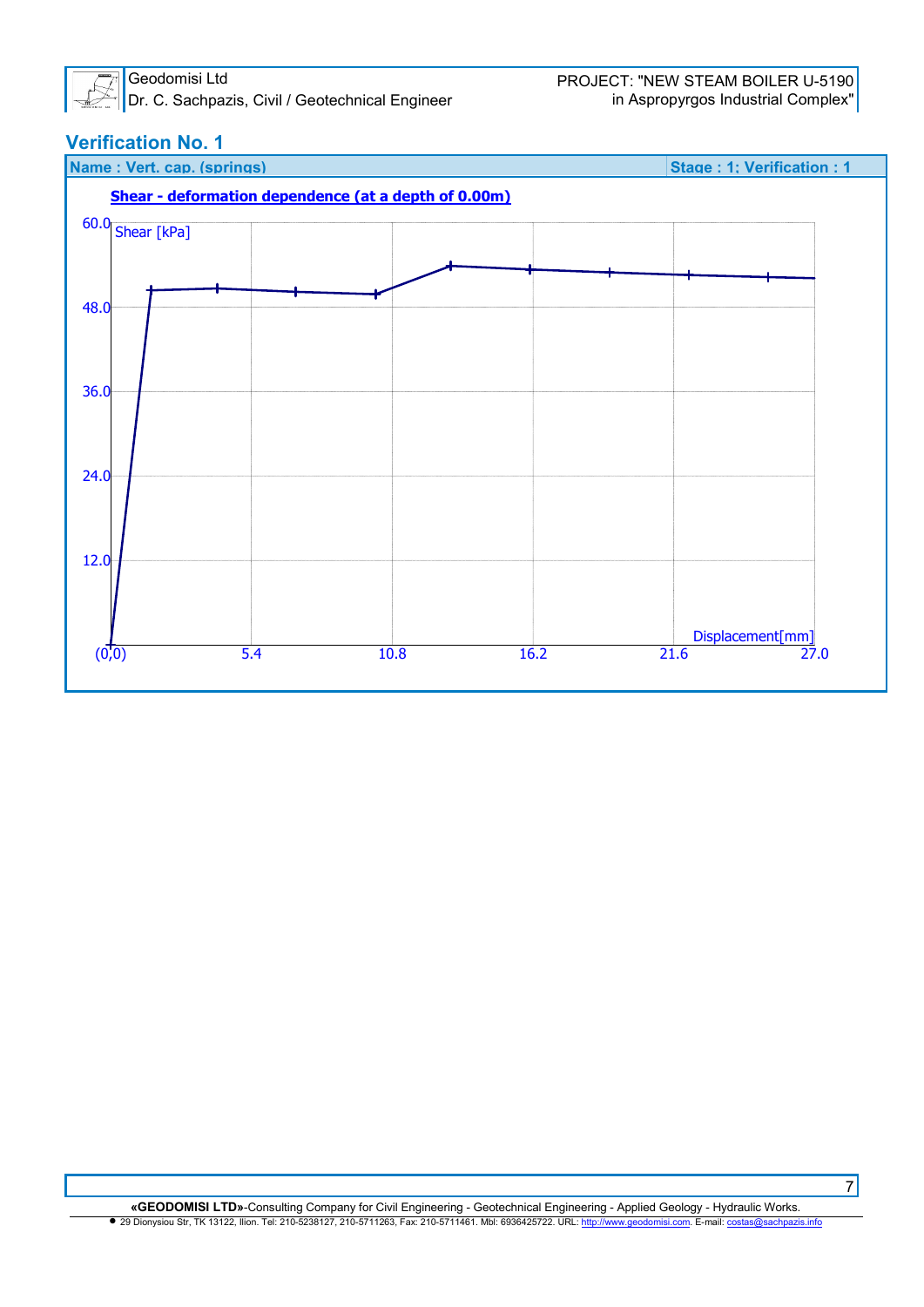

 $\vert$  Dr. C. Sachpazis, Civil / Geotechnical Engineer **Verification No. 1** 



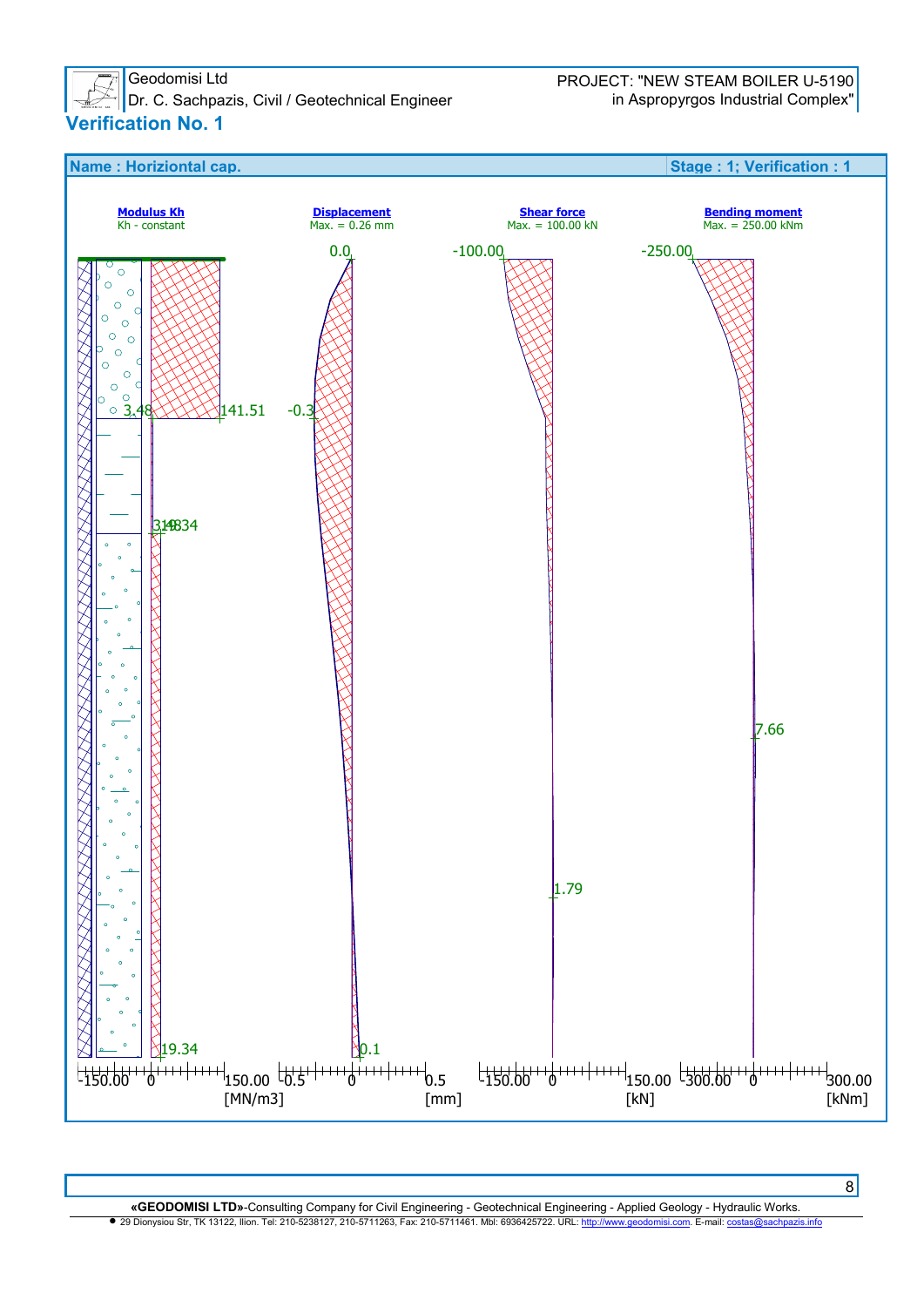

Dr. C. Sachpazis, Civil / Geotechnical Engineer in Aspropyrgos Industrial Complex" **Verification No. 1** 



**«GEODOMISI LTD»**-Consulting Company for Civil Engineering - Geotechnical Engineering - Applied Geology - Hydraulic Works. • 29 Dionysiou Str, TK 13122, Ilion. Tel: 210-5238127, 210-5711263, Fax: 210-5711461. Mbl: 6936425722. URL: http://www.geodomisi.com. E-mail: co

 $[kN]$ 

[mm]

[MN/m3]

9

[kNm]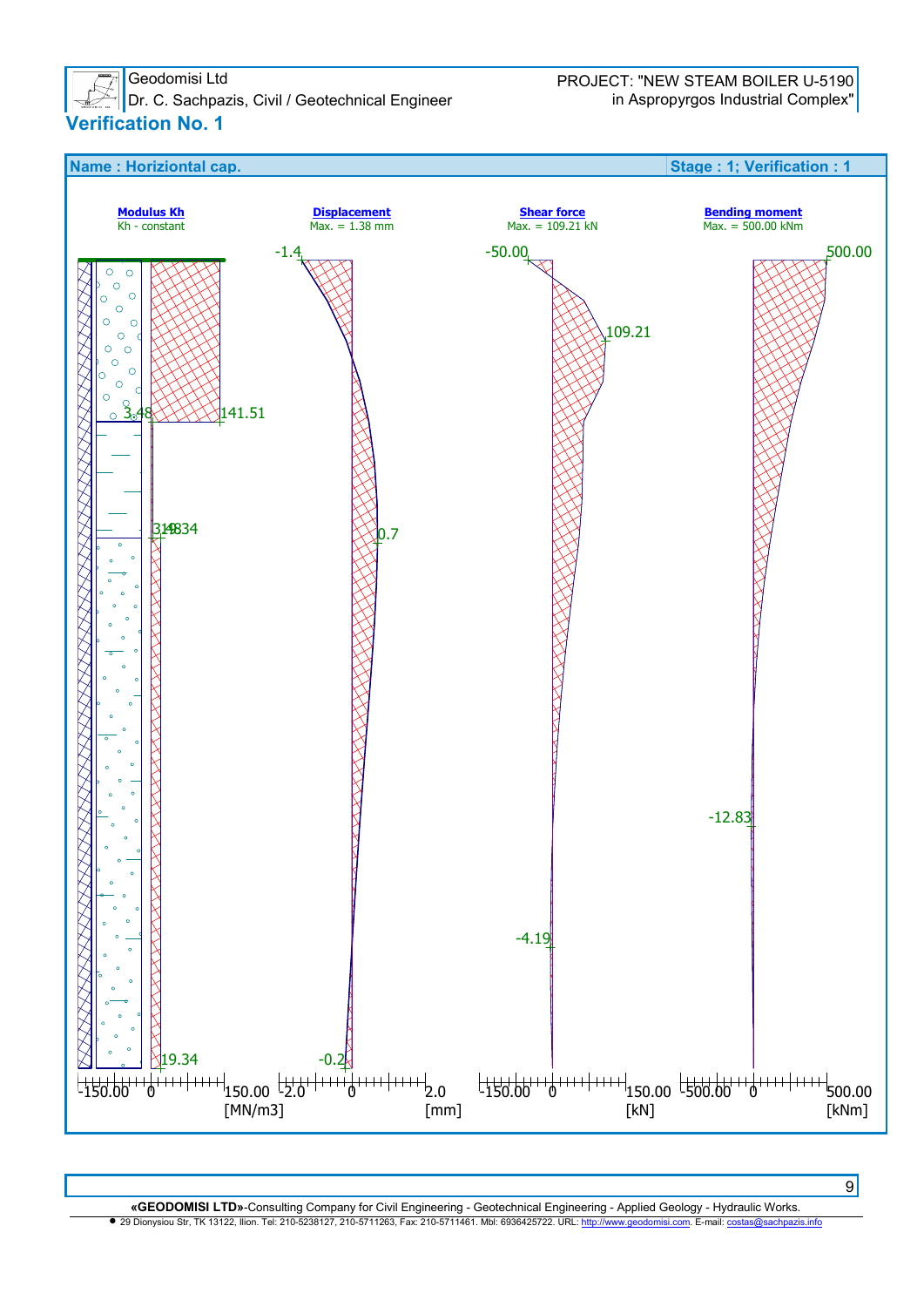

Dr. C. Sachpazis, Civil / Geotechnical Engineer in Aspropyrgos Industrial Complex"

# **Verification No. 1**



**«GEODOMISI LTD»**-Consulting Company for Civil Engineering - Geotechnical Engineering - Applied Geology - Hydraulic Works. • 29 Dionysiou Str, TK 13122, Ilion. Tel: 210-5238127, 210-5711263, Fax: 210-5711461. Mbl: 6936425722. URL: http://www.geodomisi.com. E-mail: co